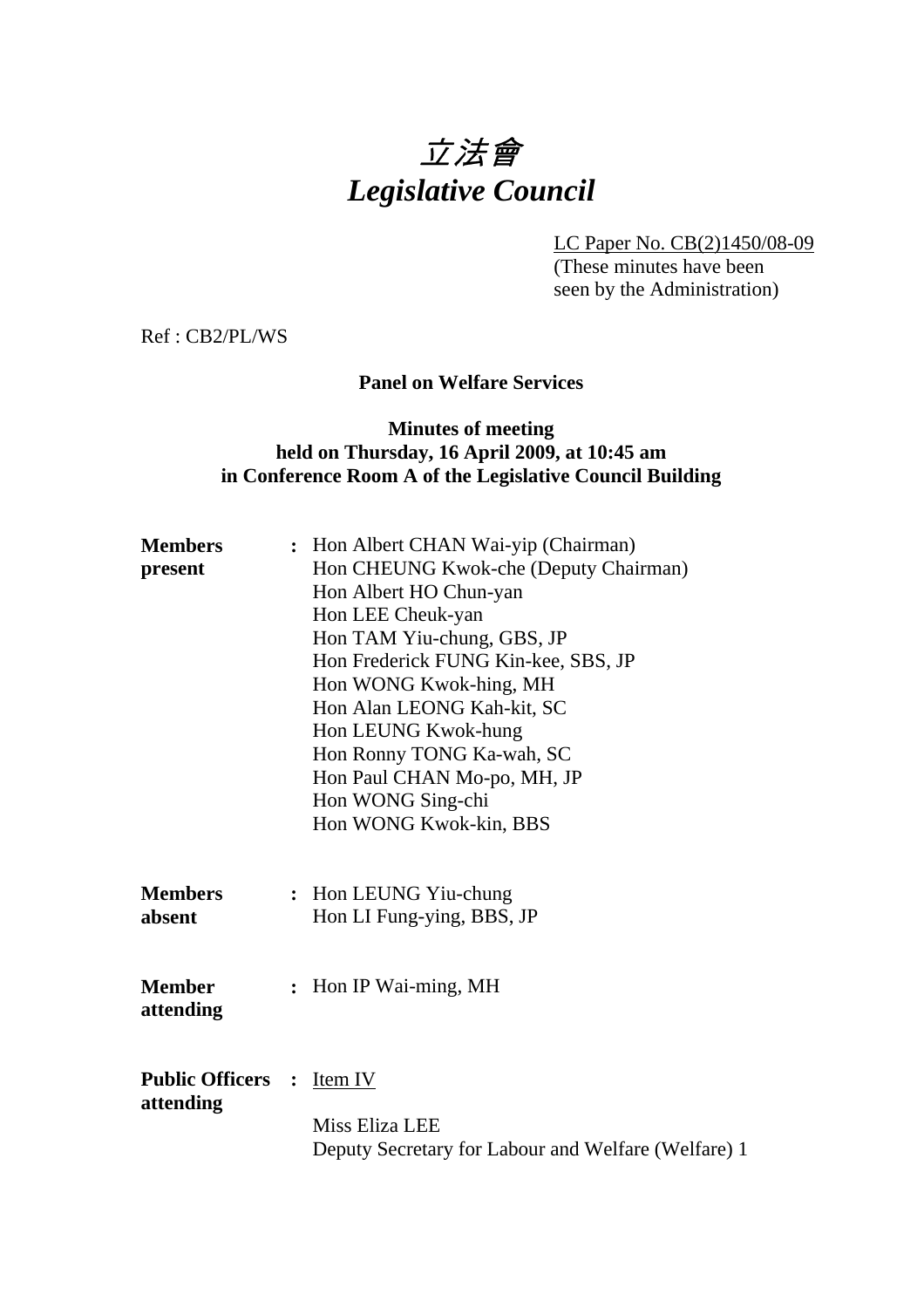|                                     |                                                                                                          | Ms Irene YOUNG<br>Principal Assistant Secretary for Labour and Welfare<br>(Welfare) 1                |
|-------------------------------------|----------------------------------------------------------------------------------------------------------|------------------------------------------------------------------------------------------------------|
|                                     | Mrs Grace NG<br><b>Project Management Officer</b><br>Community Investment and Inclusion Fund Secretariat |                                                                                                      |
|                                     | Item V                                                                                                   |                                                                                                      |
|                                     |                                                                                                          | Mr FUNG Pak-yan<br>Deputy Director of Social Welfare (Services)                                      |
|                                     |                                                                                                          | Miss Maria LAU<br>Chief Social Work Officer (Family and Child Welfare)1<br>Social Welfare Department |
| <b>Deputations</b><br>by invitation |                                                                                                          | $:$ Item V                                                                                           |
|                                     |                                                                                                          | Hong Kong Chinese Civil Servants' Association, Social<br><b>Work Officer Grade Branch</b>            |
|                                     |                                                                                                          | Mr LEUNG Kin-hung<br>Chairman                                                                        |
|                                     |                                                                                                          | Mr CHEUNG Kam-ki<br>Vice Chairman                                                                    |
|                                     |                                                                                                          | <b>Society for Community Organization</b>                                                            |
|                                     |                                                                                                          | Mr NG Wai-tung<br><b>Community Organizer</b>                                                         |
|                                     |                                                                                                          | Mr Sonny YAU Kin-man<br><b>Community Organizer</b>                                                   |
|                                     |                                                                                                          | <b>Hong Kong Right for Homeless Association</b>                                                      |
|                                     |                                                                                                          | Mr TO<br>Representative                                                                              |
|                                     |                                                                                                          | David<br>Representative                                                                              |
|                                     |                                                                                                          |                                                                                                      |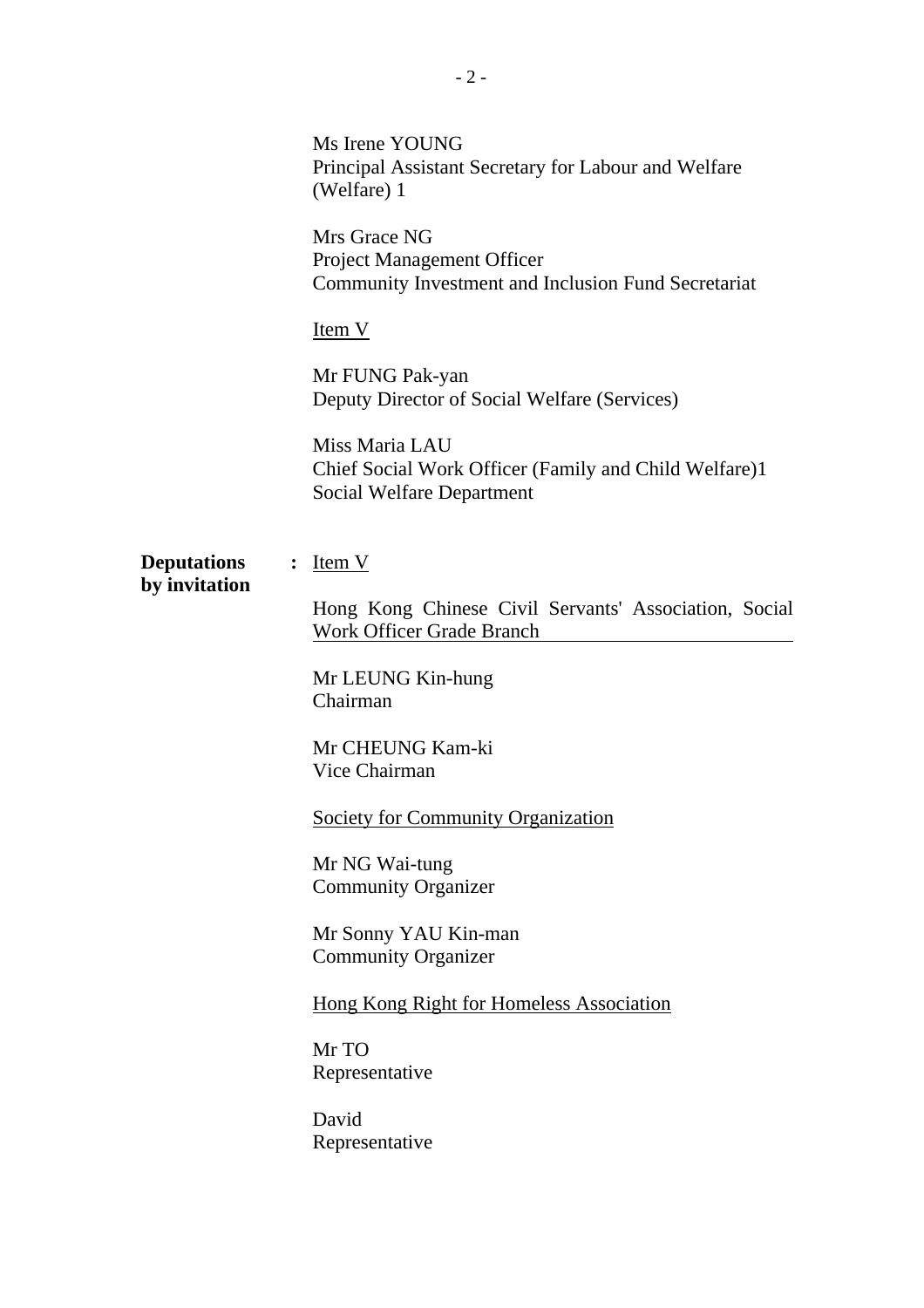### **I. Confirmation of minutes**

[LC Paper Nos. CB(2)1230/08-09 and CB(2)1316/08-09]

1. The minutes of the meetings held on 17 January 2009 and 9 March 2009 were confirmed.

**II. Information paper(s) issued since the last meeting**  [LC Paper Nos. CB(2)1114/08-09(01) and CB(2)1258/08-09(01)]

2. Members noted that the following information papers had been issued since the last meeting –

- (a) an information note provided by the Administration on the latest progress regarding the introduction of the Residential Care Homes (Persons with Disabilities) Bill into the Legislative Council (LegCo); and
- (b) the referral from Duty Roster Members on issues relating to the rent allowance under the Comprehensive Social Security Assistance (CSSA) Scheme.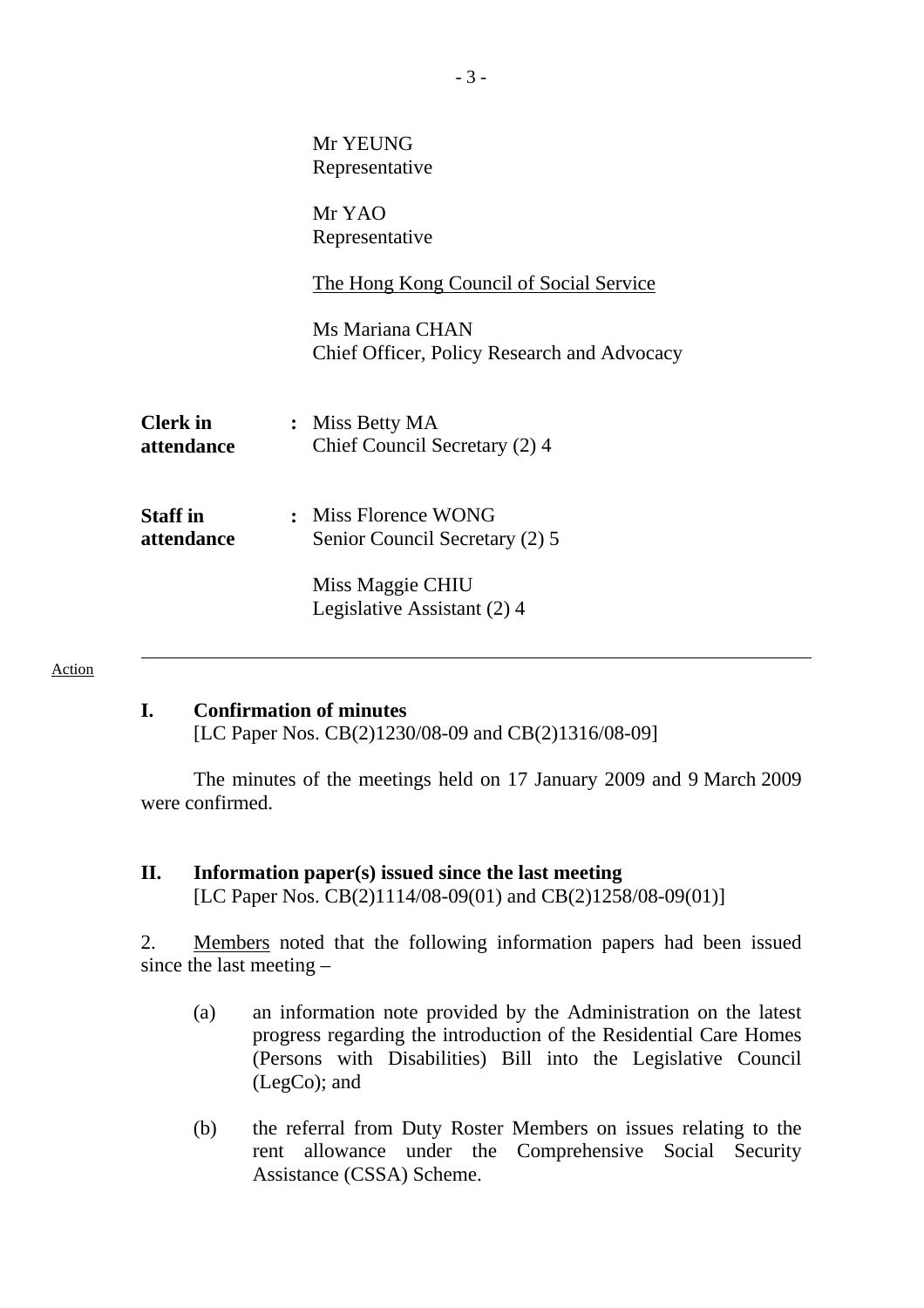# **III. Items for discussion at the next meeting**

[LC Paper Nos. CB(2)1231/08-09(01) and (02)]

3. Members agreed to discuss the following items proposed by the Administration at the next meeting to be held on 11 May 2009 at 10:45 am –

- (a) two new Integrated Rehabilitation Services Centres for persons with disabilities; and
- (b) work progress of the Family Council.

4. Members further agreed to discuss and receive views from deputations again on the implementation of Integrated Family Service Centre (IFSC) service mode from the perspective of service users at the next meeting. An invitation for views would be posted on the LegCo website. The Chairman added that since there would be three discussion items at the next meeting, the meeting would be extended for half an hour, if necessary.

# **IV. Community Investment and Inclusion Fund**

[LC Paper Nos. CB(2)1231/08-09(03) and (04)]

5. With the aid of a powerpoint presentation, Deputy Secretary for Labour and Welfare (Welfare) (DS(W)), Principal Assistant Secretary for Labour and Welfare (Welfare) and Project Management Officer (PMO) briefed members on the progress made by the Community Investment and Inclusion Fund (CIIF) in promoting social capital in Hong Kong. Latest developments were also reported in the CIIF Newsletter tabled at the meeting.

6. Mr WONG Sing-chi noted that although the number of applications for CIIF was not particularly low, the pace of disbursement of CIIF was rather slow. He asked about the current spending situation of the Fund. Mr WONG said that to his knowledge, CIIF project organisers had to observe closely the directives given by the CIIF Committee such that the implementation of the projects would be in line with the models/strategies developed by the Committee. In his view, such requirement should be reviewed to allow project organisers having more autonomy and diversity in implementing their projects.

7. DS(W) said that since social capital was a new concept within the local context at the early stage of introducing CIIF, it had taken some time for the applicants to understand the objectives of CIIF and submit relevant proposals. This explained the low success rates of the early batches of applications for the Fund. However, with the efforts put in by the CIIF Committee in promoting the social capital concept and providing assistance to prospective applicants, there

# Action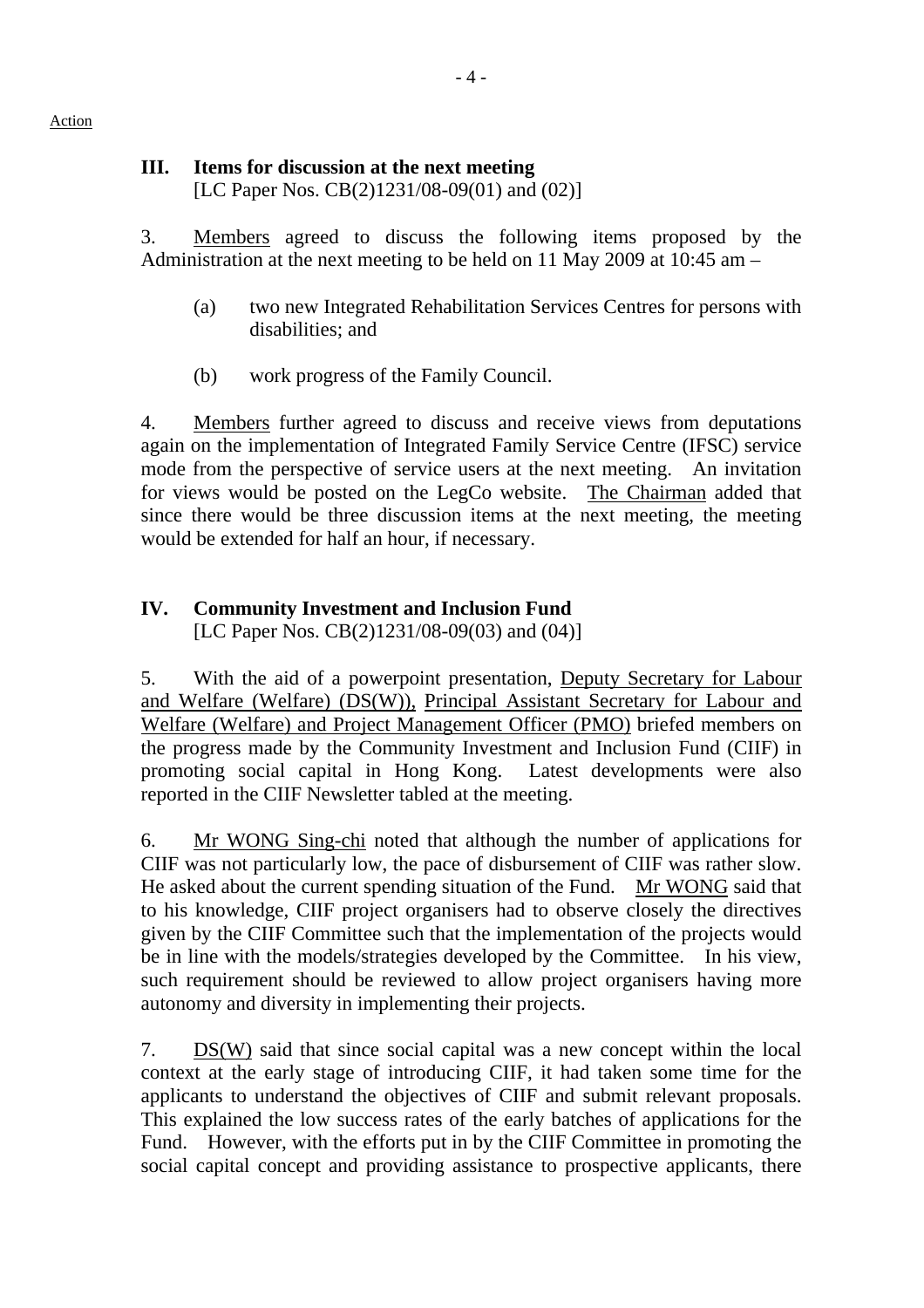had been a significant increase in the number of approved projects, and funding of nearly \$50 million was allocated in support of projects of various types in each of the past two years. DS(W) further said that the funded organizations were not confined to welfare non-governmental organizations (NGOs) but covered a wide array of collaborators including local schools, women's groups, co-operatives, primary and secondary schools. As some of these organizations were not familiar with application process, support from the CIIF Committee was necessary to assist them in developing the projects and mobilising community resources, especially during the early stage of the projects. The CIIF Committee had struck the balance between rendering support and assistance for the project teams and providing them with flexibility for implementing the projects.

8. Mr Albert HO said that he had received complaints from some prospective applicants about the difficulties in applying for CIIF. Pointing out that projects which were in breach of existing policies would not be eligible for the Fund, Mr HO asked whether the CIIF Committee, in vetting the applications for CIIF, had taken this into account and rejected the applications accordingly. He then asked about the number of unsuccessful applications.

9. DS(W) stressed that the primary objective of CIIF was to develop social capital, and that there was no political consideration in vetting applications for the Fund. CIIF projects had brought about transformation in the role of participants, development of community support networks and cross-sectoral collaboration.

10. PMO added that the primary consideration for approving applications was whether the approved projects would promote social capital building in the community. She also said that the successful applicants were not allowed to deploy the funding from CIIF to finance their own projects and services. As a matter of fact, some of the successful applicants were political or concern groups. PMO advised that the relatively low success rates in the earlier batches of applications were attributed to the fact that the projects were not related to the theme of social capital development.

11. Echoing Mr WONG Sing-chi's view, Mr CHEUNG Kwok-che said that the back-and-forth communication between the CIIF Secretariat and the prospective applicants should be streamlined. To his knowledge, funding from CIIF would be disbursed only if the prospective applicants had revised the project scope by adopting the social capital models/strategies development by the CIIF Committee. This had not only slowed down the pace of funding disbursement and kick-off of the projects, but also stifled the diversity of the project types. Moreover, the successful applicants would be under the close scrutiny of the CIIF Secretariat in the course of implementing the approved projects.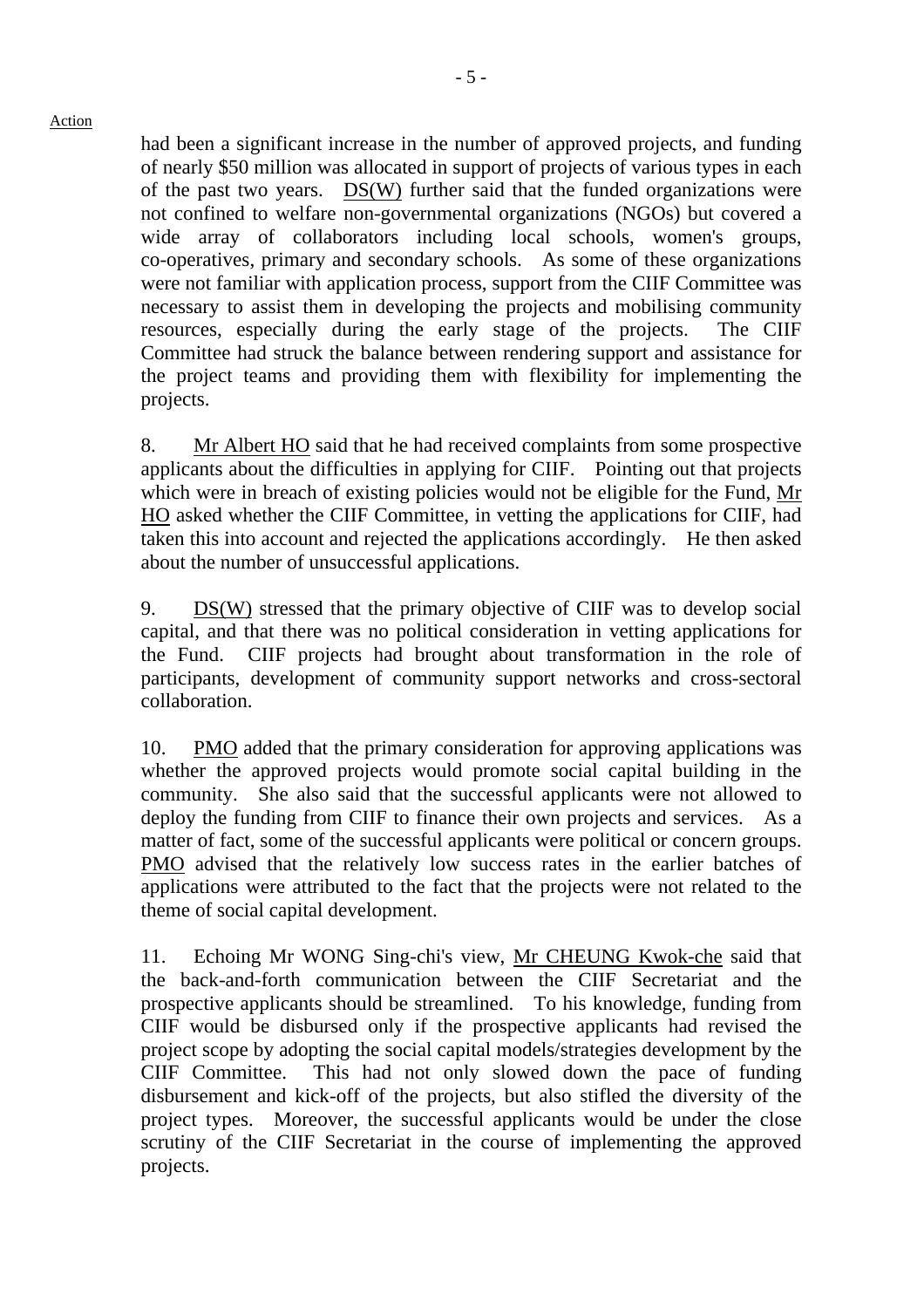12. Mr CHEUNG considered that one of the flagship projects of CIIF – the "floor mentor" project introduced in public housing estates in the Southern District to promote care and neighbourhood in the community was in fact modelled on the former Neighbourhood Level Community Development Project, which was conceived and implemented to serve residents in isolated or socially deprived areas such as squatter areas, and was not something new. Nonetheless, as the project was regarded as a flagship project of CIIF under which other project teams were encouraged to adapt it for wider implementation, he was concerned about the sustainability of the project after the expiry of the funding period.

13.  $DS(W)$  said that the Administration saw great potentials in those flagship projects for wider implementation in the territory and for mainstreaming as regular services. Apart from developing the five flagship projects mentioned in the powerpoint for wider implementation in different districts, a wide variety of projects of different themes targeted at specific sectors of the community could also be implemented across the territory. In regard to the sustainability of CIIF-funded projects, DS(W) pointed out that of the 209 CIIF-funded projects, the funding period of some 90 projects had expired and half of them could be sustained on their own, by ways of merging into the agency's mainstream services or becoming self-financing, whereas many others had proceeded to a second phase development under CIIF.

14. Mr Frederick FUNG considered that CIIF aimed to bring about social harmony in building community network and mutual support. In his view, the ambit was too restrictive. Citing his personal experience in community work as an example, Mr FUNG said that the "conflict approach" for resolving matters of concern in the community also helped to build social relationships and a sense of belonging for residents. He wondered whether projects adopting such an approach would be funded under CIIF.

15. DS(W) reiterated that the main objective of CIIF was to promote social capital, through enhancing individuals' capacity, social networking and cross-sectoral collaboration. PMO said that CIIF would consider applications from various sectors applying different approaches to promote social capital development insofar as they were in line with CIIF's objectives.

16. Mr LEUNG Kwok-hung took the view that CIIF-fund projects were window-dressing in nature. In his view, CIIF should be discontinued and the allocation for the Fund should be redeployed to help the disadvantaged and the needy persons, as poverty alleviation should be accorded with top priority in the context of public resource allocation.

17. DS(W) said that CIIF was worthy for further development in the light of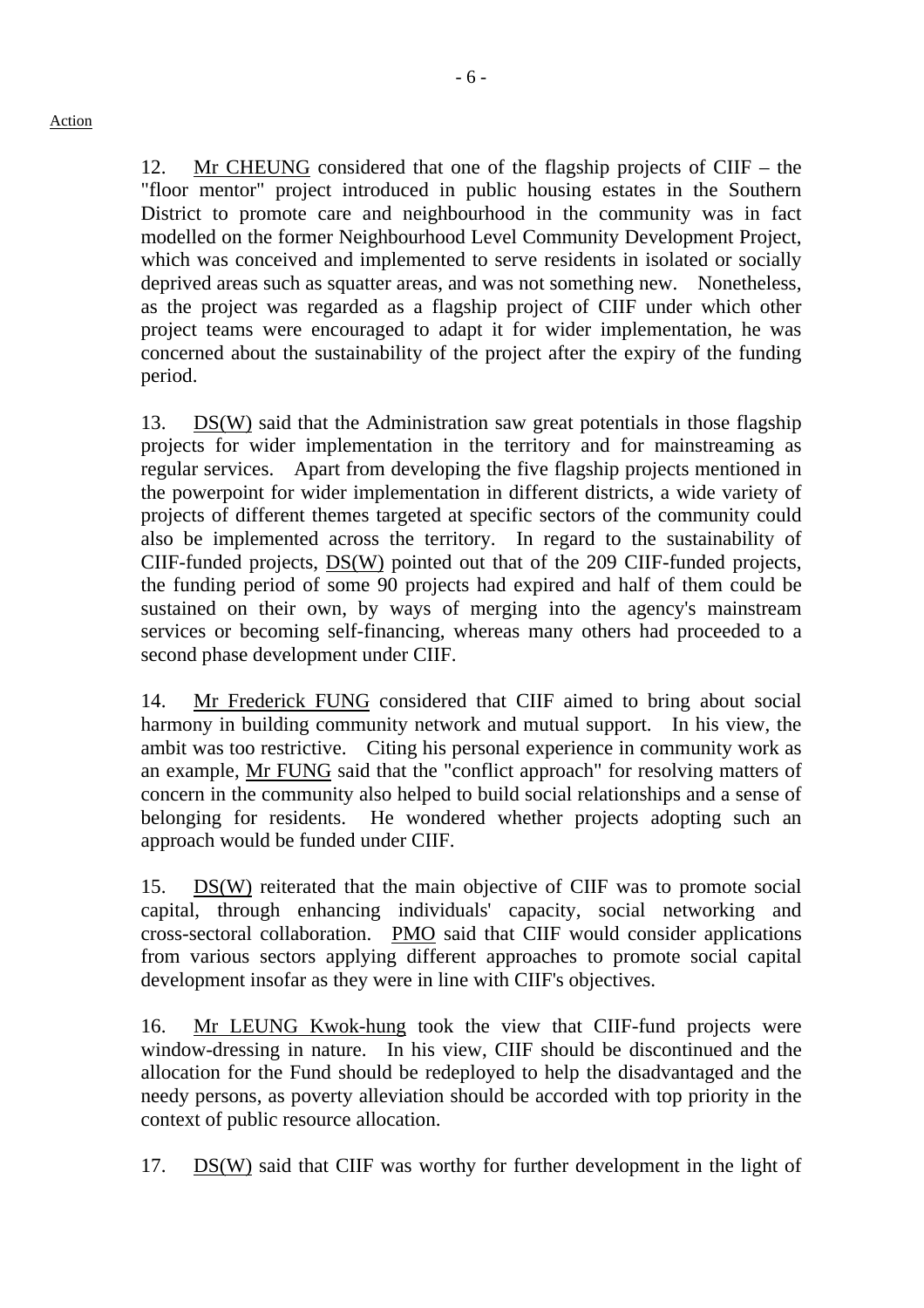its achievement in promoting social capital and the number of participants benefited from the capacity building, social networking and community building initiatives.

18. Mr LEE Cheuk-yan commented that CIIF had formulated its own model for CIIF-funded projects. He cast doubt as to whether approval had ever been given to projects which would be developed through a conflict resolution approach. Pointing out that CIIF aimed to, among other things, enhance individual's resilience at times of adversity, Mr LEE questioned whether CIIF would support those applications which promoted community networking for the purpose of introducing new initiatives not provided under the Government's existing policies, for example, unemployment assistance.

19. PMO advised that CIIF had supported projects which helped to enhance employability and collaboration between employers and workers. For instance, the CIIF Committee had launched a joint initiative with the Labour Department, known as 新紮創奇 「職」, to apply social capital strategies for the purpose of supporting the personal development of young people and enhancing their employability. The joint initiative was a key theme of the  $14<sup>th</sup>$  batch of applications. This apart, some new projects also brought in new partnerships including that between a business chamber and a labour union.

20. Mr WONG Sing-chi remained of the view that the CIIF Committee should take note of the concerns about the stringent assessment criteria and unnecessary scrutiny adopted by the Committee. These explained the low success rates of applications and discourage innovation from the applicants. Mr CHEUNG Kwok-che shared a similar view. Mr CHEUNG urged the CIIF Secretariat to streamline and expedite the pace of funding disbursement for the successful applicants.

21. PMO said that the CIIF Committee was mindful of the specific needs of different sectors in the community. Having regard to the need to strengthen family resilience and promote mutual help in Tin Shui Wai, CIIF Committee approved 20 projects of various types in the district, involving over 100 collaborators (including schools, art groups, community groups, mutual aid committees, etc.). The success rate of applying funds for these projects in Tin Shui Wai was about 80%.

22. DS(W) said that while the CIIF Committee was mindful of the need to provide more support to prospective applicants to encourage more applications for, and expedite the pace of disbursement of, the Fund, it was equally important to uphold the principle of prudent use of public funds when assessing applications. The CIIF Secretariat would take account of all the relevant factors in processing applications for and disbursing funding from CIIF. Nevertheless, the Administration had taken note of members' views and concerns, and was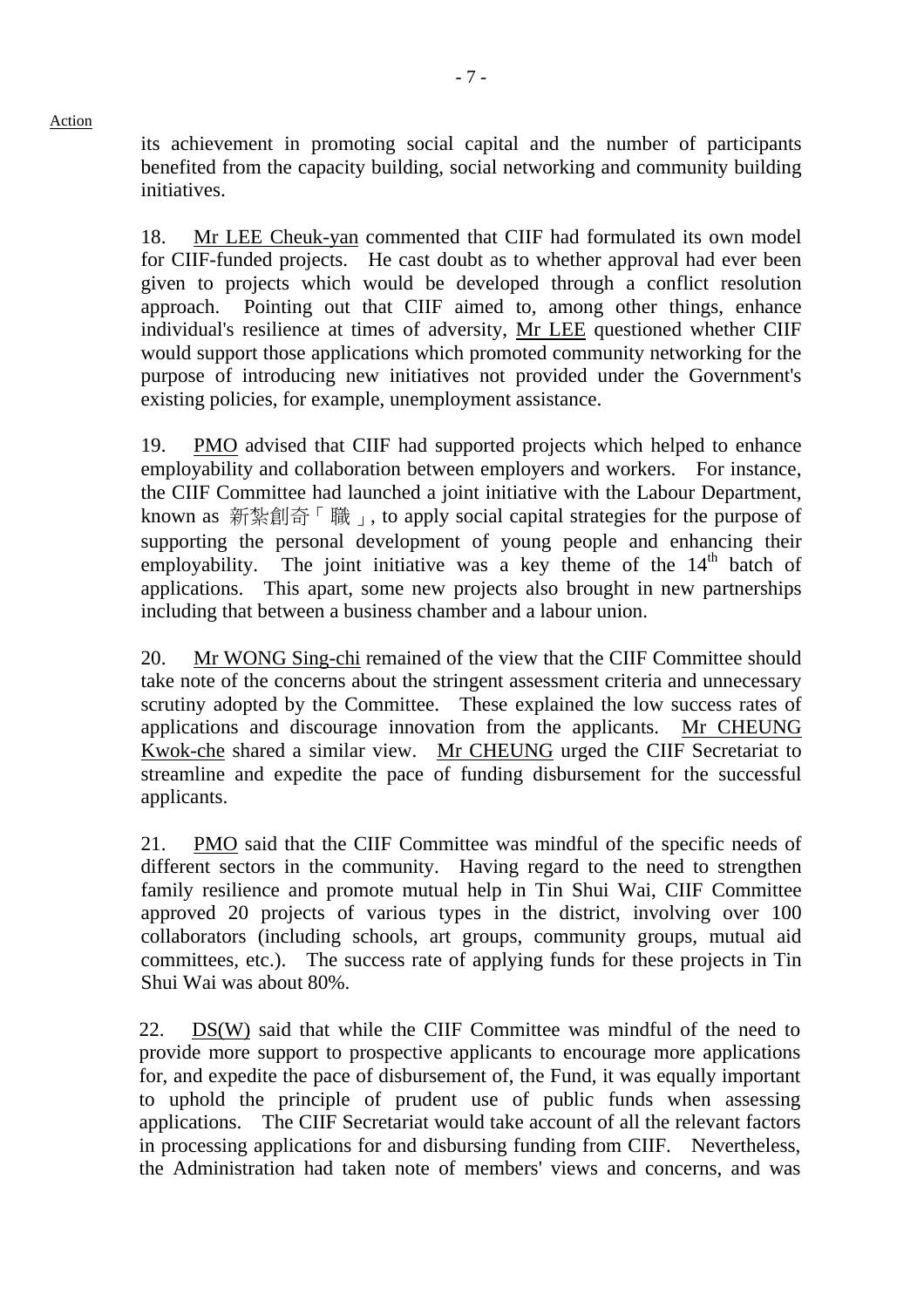willing to consider ways to further the objectives, and enhance the implementation of, CIIF.

23. The Chairman took the view that the successful applicants of CIIF-funded projects could be broadly classified into three categories, i.e. projects that were in support of the Government's policies, services provided by NGOs and new initiatives to further the objectives of CIIF. While he acknowledged the objectives of CIIF in promoting social capital development in Hong Kong, he disagreed that funding from CIIF should be provided to the first and second categories of projects. In his view, the approval for funding to pro-Government bodies to launch CIIF-funded projects was in fact a transfer of political interests. As for the second types of projects, he considered that community building projects were part and parcel of the regular services of NGOs, and therefore funding from CIIF should not be used for this purpose. He called upon the CIIF Committee to review its assessment criteria for funding applications.

24.  $DS(W)$  objected to the Chairman's remark that there had been a transfer of political interests to NGOs and political parties in approving applications for CIIF. She stressed that a partnership approach which helped to promote social capital development in Hong Kong was adopted to encourage mutual support in the neighbourhood, community participation and cross-sectoral collaboration. To facilitate members' understanding of the diverse background of the successful applicants, the Administration would provide a list of the partners of the CIIF-funded projects after the meeting.

## **V. Support services for street sleepers**

[LC Paper Nos. CB(2)1231/08-09(05) to (07), CB(2)1310/08-09(01) and CB(2)1360/08-09(01)]

25. Deputy Director of Social Welfare (Services) (DDSW(S)) briefed members on the existing support services for street sleepers as detailed in the Administration's paper. He said that upon the completion of the "Three-year Action Plan to Help Street Sleepers" in 2004, SWD had been subventing three NGOs to each operate an integrated services team for street sleepers (IST), which provided street sleepers with a package of tailor-made and one-stop services. SWD also subvented NGOs to operate five urban hostels and one temporary shelter to provide short-term accommodation for street sleepers and other needy persons. Moreover, different forms of financial assistance were provided for street sleepers.

26. DDSW(S) further said that there had been a significant decline in the number of street sleepers in the recent years. Noting that the number of registered street sleepers had been rising in the recent months, SWD would, in collaboration with NGOs, continue to provide services to street sleepers, closely

Admin

Action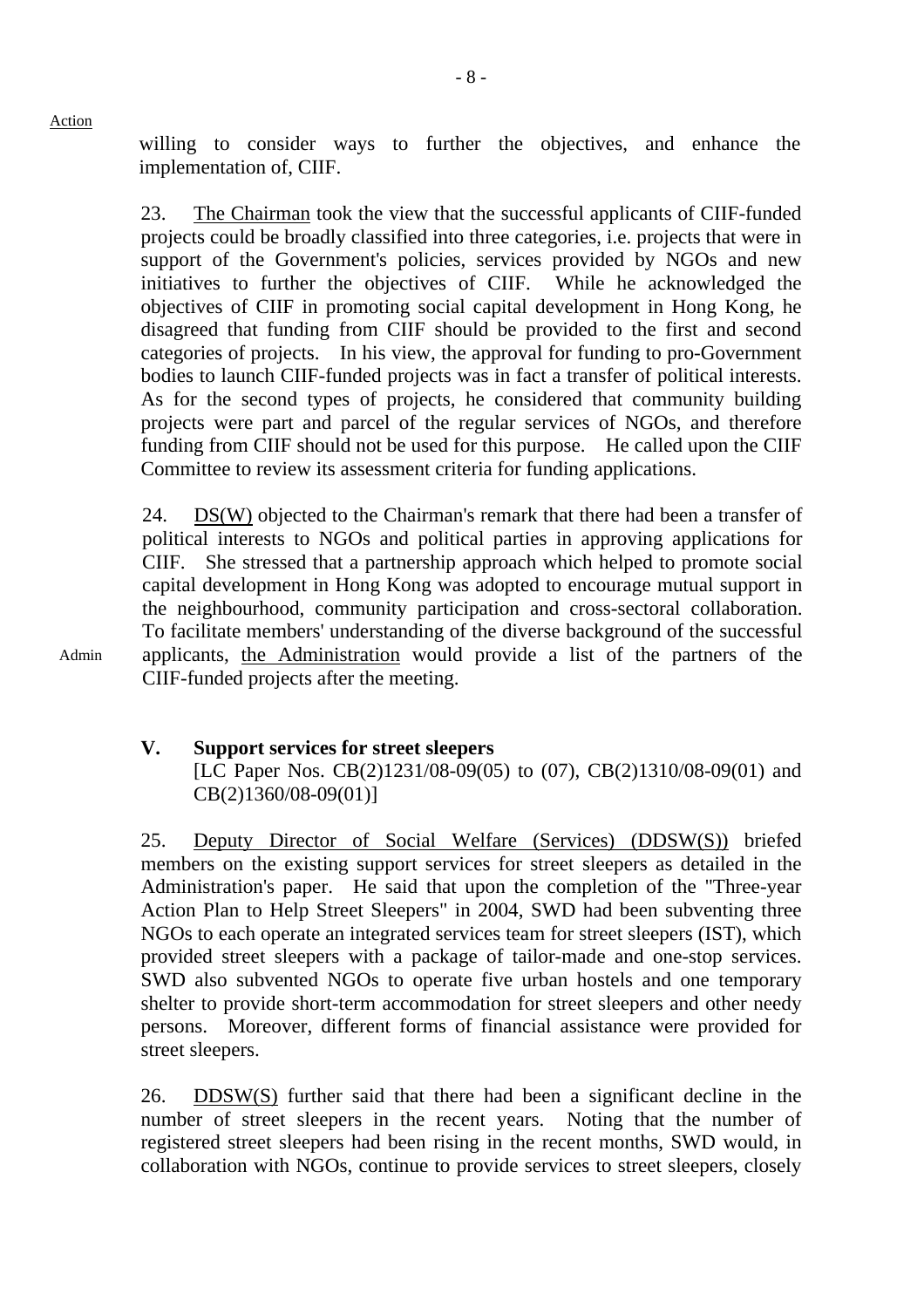monitor the demand for and operation of street sleepers services and introduce further measures if necessary.

Meeting with deputations

*Society for Community Organization [LC Paper No. CB(2)1310/08-09(01)]* 

27. Mr NG Wai-tung presented the views of the Society for Community Organization (SOCO) as detailed in its submission. He expressed concern about the increasing number of Hong Kong residents who used to work in Macau and the Mainland and had recently returned to Hong Kong (the returnees) due to loss of jobs amidst the financial tsunami. These Hong Kong residents were not eligible for applying for CSSA immediately after their return to Hong Kong as they could not satisfy the one-year-continuous residence requirement under the CSSA Scheme, even if they were in genuine hardship. Some of them became street sleepers due to financial difficulties. While the provision of emergency shelters and short-term food assistance could only alleviate their hardship temporarily, they had to wait for 309 days before they were eligible for applying for CSSA, i.e. satisfying the one-year-continuous residence requirement.

28. Expressing concern about the upsurge in rental for private housing in the recent years, Mr NG urged the Administration to increase the amount of rent allowance under the CSSA Scheme and re-open the singleton hostels previously operated by the Home Affairs Department (HAD) such that street sleepers could live off the street and move into private tenement or temporary shelters.

*Hong Kong Chinese Civil Servants' Association, Social Work Officer Grade Branch [LC Paper No. CB(2)1231/08-09(07)]* 

29. Referring to the submission, Mr LEUNG Kin-hung highlighted the difficulties faced by street sleepers in getting places of short-term accommodation because of the hurdles in the existing referral mechanism. As such, street sleepers were usually unable to get places of short-term accommodation on the same day of referral, even though the cases were recommended by frontline social workers. Mr LEUNG added that in light of upsurge in the number of street sleepers, charitable trust fund providing street sleepers with emergency cash grant to cover expenses for payment of rent, rental deposit etc. had been used up. As it took time to complete the application process for CSSA, street sleepers could not afford to pay rental deposit and expenses for undergoing chest X-ray examinations prior to admission to the urban hostels operated by subvented ISTs.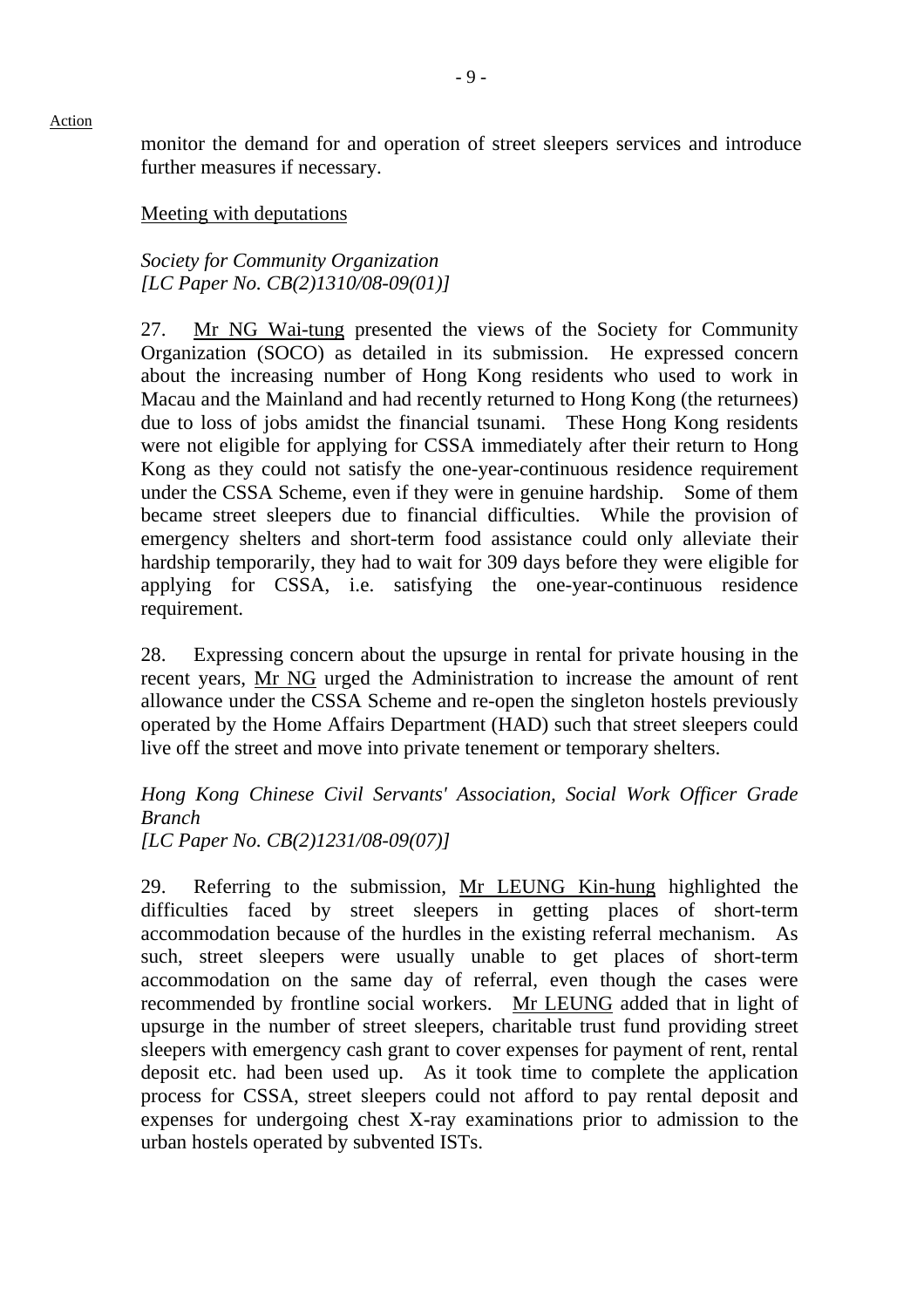# *Hong Kong Right for Homeless Association*

30. Mr YEUNG told the meeting about the difficulties faced by the returnees. As they failed to meet the one-year-continuous residence requirement under the CSSA Scheme, the returnees were not eligible for CSSA unless discretion was exercised by the Director of Social Welfare (DSW).

31. Mr CHIN elaborated on the accommodation need of street sleepers. Given that the places provided in urban hostels and emergency shelters were on temporary basis, they were expected to move to longer-term accommodation within a reasonable period of time. Citing his personal experience as an example, he told the meeting that he was required to move out of the temporary hostel shortly. However, he could not afford the monthly rental of a room in private building which amounted to \$1,600, not to mention the rental deposit and the utilities charges. He hoped that SWD could increase the maximum amount of the rent allowance under the CSSA Scheme so as to catch up with the high rental of private housing.

# *The Hong Kong Council of Social Service [LC Paper No. CB(2)1231/08-09(07)]*

32. Ms Mariana CHAN said that the Hong Kong Council of Social Service had outlined the difficulties faced by street sleepers and made a number of suggestions to address the problems in the submission tabled at the meeting. In gist, she urged the Administration to strengthen the support services for street sleepers by providing more resources to ISTs, re-opening the singleton hostels previously operated by HAD, enhancing the employment assistance schemes and reviewing the CSSA Scheme.

# **Discussions**

33. Mr WONG Kwok-hing urged DSW to exercise discretion to waive the one-year-continuous residence requirement under the CSSA Scheme in order to provide immediate financial support to those unemployed returnees who were in hardship. Mr Ronny TONG, Mr LEE Cheuk-yan, Mr IP Wai-ming and Mr LEUNG Kwok-hung expressed similar concerns. They took the view that the one-year-continuous residence requirement should be abolished as it was unreasonable and unacceptable for a Hong Kong resident to wait for 309 days to be eligible for applying for CSSA.

34. In response, DDSW(S) said that the residence requirement provided a rational basis for the allocation of public resources. Where a CSSA applicant was in genuine need, DSW might consider exercising discretion to waive the one-year-continuous residence requirement having regard to individual circumstances. In determining whether discretion should be exercised to

#### $-10-$

## Action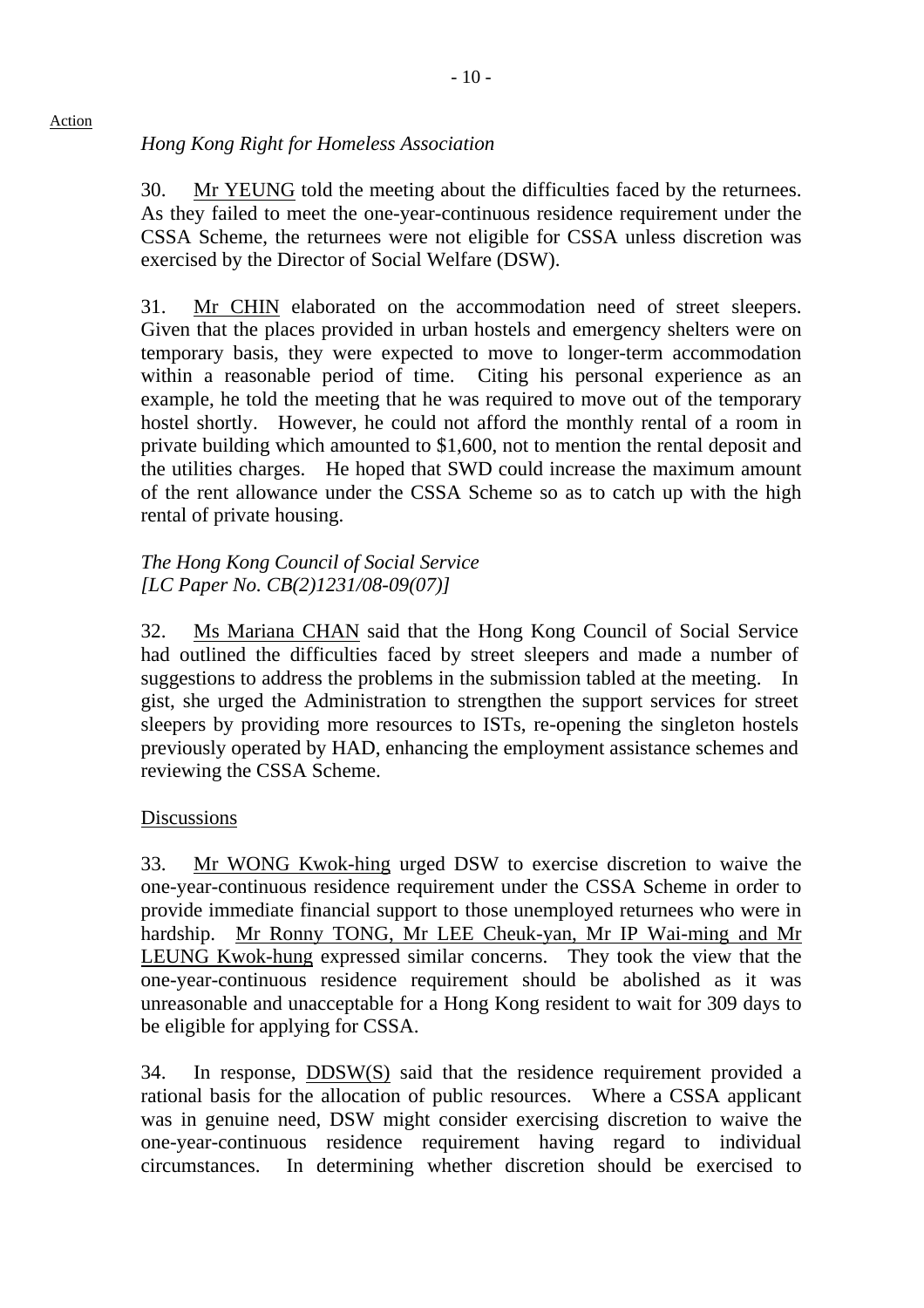exempt a person from the residence requirement, DSW would take into account all relevant factors of the case to establish whether there was genuine hardship. In the interim, street sleepers and other needy persons might be assisted with grants from the emergency funds and charitable trust funds through ISTs or IFSCs to tide over the short-term difficulties.

35. Mr Albert HO enquired about the number of returnees who had applied for CSSA and the number of such cases for whom discretion had been exercised to waive the one-year-continuous residence requirement. DDSW(S) replied that during the period from 1 June 2007 to 28 February 2009, discretion was exercised to approve CSSA for a total of 2,694 cases in which the applicants did not meet the one-year-continuous residence requirement. SWD did not have a breakdown of the background of those applicants.

36. Mr CHEUNG Kwok-che considered that it was equally important to study the rationale for not exercising discretion for some applicants who did not meet the one-year-continuous residence requirement. The Administration was requested to provide information on the criteria for exercising discretion to grant CSSA to those returnees who did not meet the one-year-continuous residence requirement. Mr CHEUNG urged SWD to look into and follow up with the individual cases cited by SOCO after the meeting.

37. Having regard to the accommodation needs of the street sleepers, Mr WONG Kwok-hing and Mr IP Wai-ming urged the Administration to review the maximum level of rent allowance under the CSSA Scheme as it could not catch up with the prevailing rental of private housing.

38. DDSW(S) advised that an allocation of \$50,000 was included in the annual subvention for each of the three ISTs as emergency fund to cover eligible users' expenses such as payment of rent, rental deposit, other removal expenses and short-term living costs, etc. Street sleepers might be assisted with the emergency fund from ISTs to meet their imminent need, which could normally be disbursed within a short time, say a day. Besides, if other resources were not available, SWD and NGOs would provide temporary cash grants from charitable trust funds for individuals and families (including street sleepers) to help them tide over financial difficulties arising from emergencies.

39. Notwithstanding that an additional \$20,000 would be allocated as emergency fund for each of the ISTs in 2009-2010, Mr CHEUNG Kwok-che expressed concern whether the additional fund could adequately meet the needs of the street sleepers. In response, DDSW(S) said that the allocation to ISTs for use as emergency funds was considered adequate in the past years. Individual ISTs could, having regard to service needs, deploy flexibly their operation resources for use as emergency fund. If necessary, SWD would consider further increasing the provision for the emergency funds. In addition, social workers of

Admin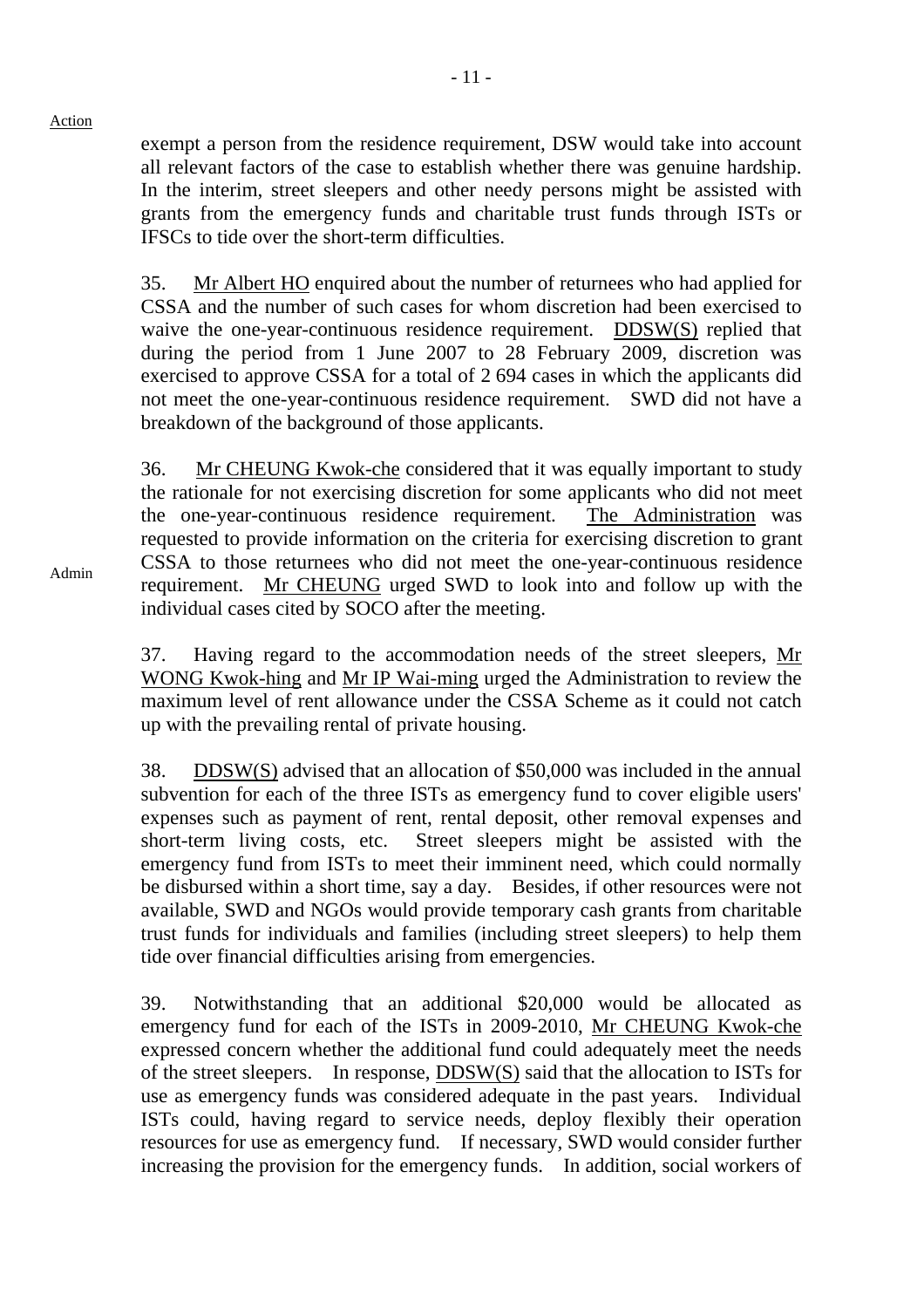SWD or NGO service units would provide temporary cash grants, which came from allocations to SWD from charitable trust funds, to street sleepers to help them tide over financial difficulties arising from emergencies.

40. Pointing out that some ex-offenders faced difficulties in finding jobs, Mr Ronny TONG enquired if the Administration would consider providing assistance to meet their specific needs before they were discharged from prisons. Mr TONG noted with concern that it was difficult for street sleepers, if not impossible, to find a place of overnight or temporary accommodation in hostels or temporary shelters operated by NGOs, even if the cases were referred by SWD or NGOs. He urged the Administration to enhance the existing referral mechanism and streamline the procedures in order to provide timely assistance for street sleepers.

41. DDSW(S) responded that since March 2007, the Society for Rehabilitation and Crime Prevention, Hong Kong had been implementing a two-year pilot scheme with subsidy from SWD to provide a maximum of two months' rental assistance for non-CSSA newly-discharged rehabilitated offenders, in order to help them meet their imminent accommodation need. The pilot scheme had been turned into a regular subvented service with effect from April 2009 upon confirming its effectiveness. DDSW(S) added that the existing referral mechanism for short-term accommodation was considered effective in providing assistance for street sleepers as social workers could start providing service before discharge of the prisoners.

42. To enhance the support services for street sleepers, Mr LEE Cheuk-yan took the view that the Administration should model on the experience of singleton hostels operated by HAD and provide affordable places for needy persons.

43. DDSW(S) said that SWD and NGOs providing support services for street sleepers had planned to enhance their services in 2009-2010. For instance, with the assistance of the Administration in securing suitable premises, the Christian Concern for the Homeless Association (CCHA) (one of the existing ISTs) had planned to set up two self-financing hostels to enhance the emergency shelter service. SWD would take the opportunity to consider enhancing the subvented emergency shelter service of CCHA. DDSW(S) further said that the Singleton Hostel Programme under HAD was specifically introduced in 1991 to offer rehousing arrangements to accommodate those displaced lodgers affected by the enactment of the Bedspace Apartments Ordinance (Cap. 447) (BSAO). As the number of singletons affected by the Ordinance had been significantly reduced, it was decided in 2004 that the small / medium-sized singleton hostels be gradually phased out. From April 2009, there were two multi-storey purpose-built singleton hostels, namely the "Sunrise House" and the "High Street House" remaining in the programme.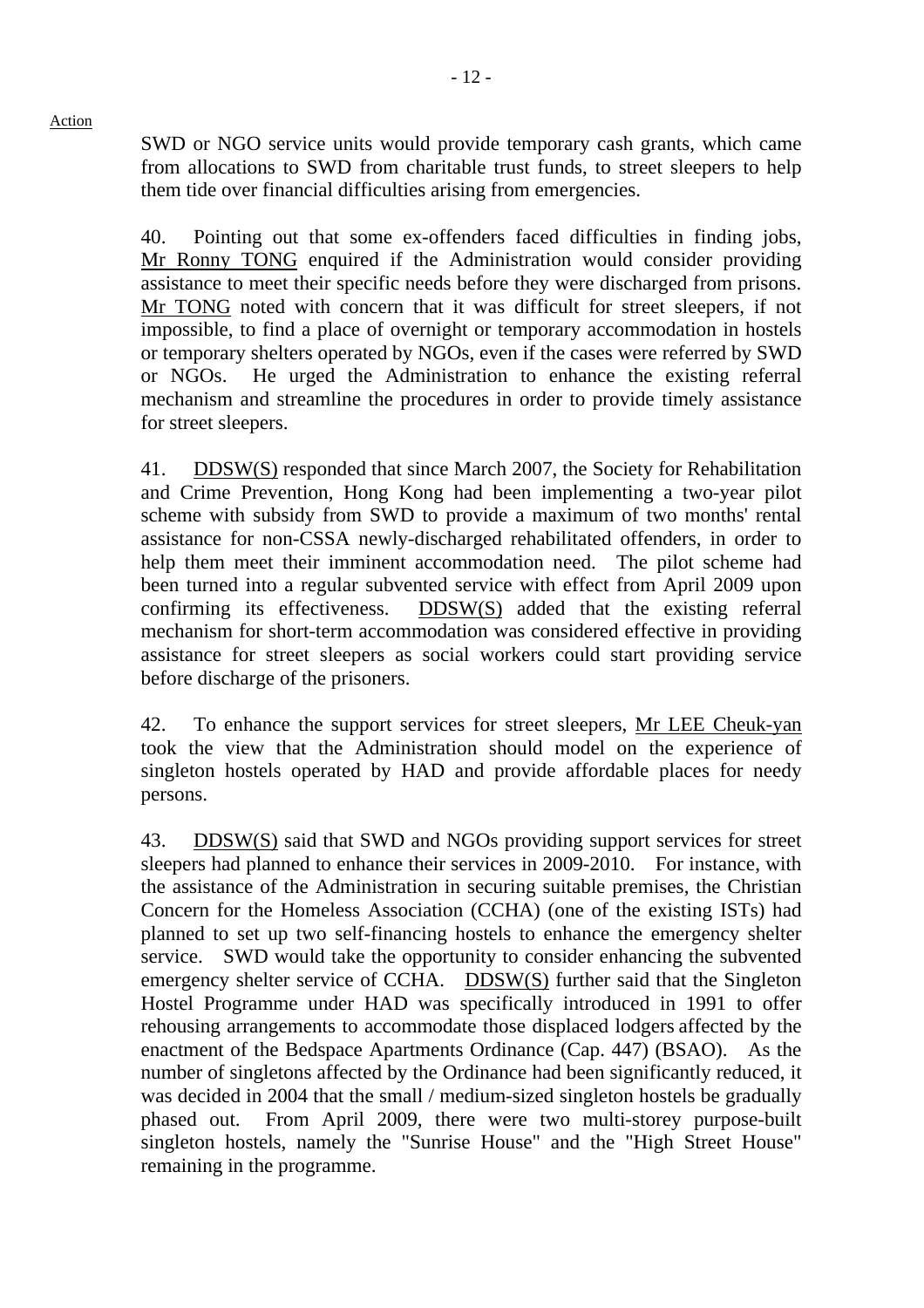44. Mr IP Wai-ming and Mr LEUNG Kwok-hung strongly requested the Administration to consider providing more singleton hostels with a view to meeting the long-term accommodation need of street sleepers. They were of the view that even though HAD had suspended the programme, SWD could re-launch the services if such needs arose.

45. Mr WONG Sing-chi said that SWD should make concerted efforts with other government departments in identifying suitable government premises for conversion into hostels, and commission NGOs to operate them on a self-financing basis in order to address the long-term accommodation need of street sleepers.

46. DDSW(S) stressed that SWD had put in place a wide range of support services to address the emergency and accommodation needs of street sleepers. As explained earlier, in addition to the current provision of subvented urban hostels and temporary shelters, CCHA, with the assistance of the Administration, would set up two self-financing hostels in 2009-2010. SWD would take the opportunity to consider enhancing the subvented emergency shelter service of CCHA. For street sleepers with genuine and pressing housing needs and social / medical ground but were unable to solve the problems themselves, SWD would recommend them to the Housing Department for consideration of allocating public rental housing units to them under the compassionate rehousing arrangement.

47. Mr Albert HO expressed grave concern about the difficulties faced by street sleepers. As a caring Government, the Administration should task to reduce the number of street sleepers to zero. Mr LEUNG Kwok-hung took the view that the Administration should adopt a zero tolerance approach in respect of the street sleeper problem and render every assistance to street sleepers.

48. DDSW(S) responded that SWD had devised policies to introduce new services and then revamp the support services to street sleepers since 2001. Notably, there had been a significant drop in the number of street sleepers in the recent years. In light of the possible impacts of the recent global financial tsunami on street sleepers, DDSW(S) stressed that SWD had, in collaboration with ISTs and other parties concerned, devised some improvement measures. SWD would continue to monitor the demand for and operation of street sleepers services closely and introduce further measures if necessary.

49. Mr Alan LEONG envisaged that there would be an upward trend in the number of street sleepers amidst the economic crisis. He wondered whether the existing services were sufficient and asked if the Administration would review the policy and support services for street sleepers.